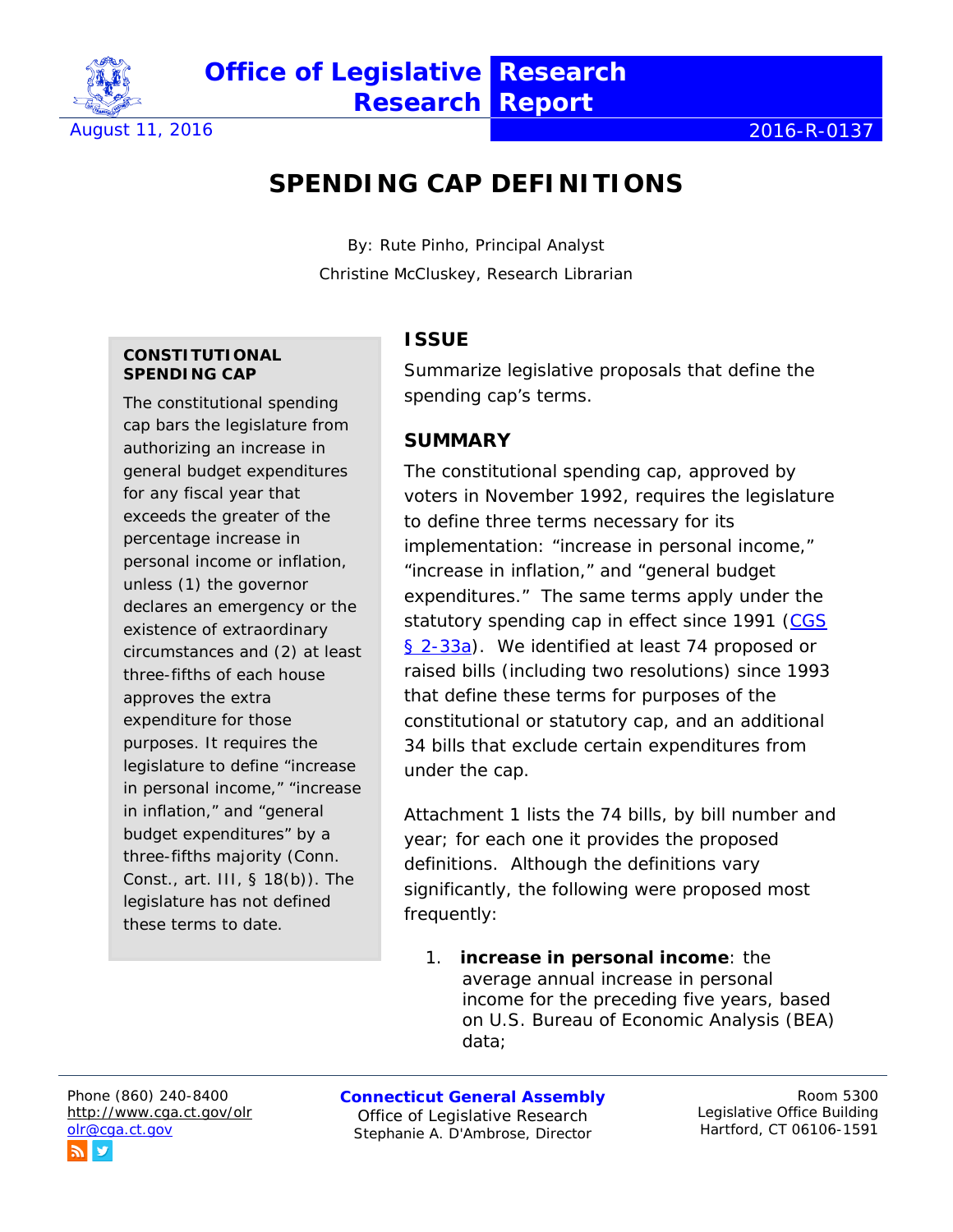- 2. **increase in inflation:** the increase in the consumer price index for urban consumers (CPI-U) during the two calendar years preceding the fiscal year; and
- 3. **general budget expenditures:** expenditures from appropriated funds authorized by public or special act, excluding (a) debt payments and (b) statutorily required transfers of surplus funds.

At least 34 other bills proposed excluding other types of expenditures from the cap. In general, the proposed exclusions fall into five categories: education, federal funds, municipal aid, pension and retiree health obligations, and other miscellaneous expenditures. The most frequent proposal was to exclude expenditures of federal funds or reimbursements (15), followed by proposals to exclude payments to fund the state employee and teachers' retirement systems (7), municipal aid (5), and education expenditures (4).

### **INCREASE IN PERSONAL INCOME**

Among the 74 bills we identified, 36 of them proposed definitions for "increase in personal income." Table 1 lists the six different definitions included in these 36 bills and the number of times each one was proposed.

| Increase in Personal Income                                                                                                                                                                                                                                                                                                                                 | <b>Number of</b><br><b>Proposals</b> |
|-------------------------------------------------------------------------------------------------------------------------------------------------------------------------------------------------------------------------------------------------------------------------------------------------------------------------------------------------------------|--------------------------------------|
| Average annual increase in personal income for the preceding five years, based on BEA data<br>$(CGS \S 2-33a)$                                                                                                                                                                                                                                              | 24                                   |
| Average annual increase in personal income for the preceding five calendar years, based on BEA<br>data                                                                                                                                                                                                                                                      |                                      |
| Increase in state personal income, as calculated by U.S. Department of Commerce                                                                                                                                                                                                                                                                             |                                      |
| Average annual increase in personal income for preceding three years                                                                                                                                                                                                                                                                                        |                                      |
| Increase in personal income since FY 92                                                                                                                                                                                                                                                                                                                     |                                      |
| In first year, average annual increase in personal income for the preceding five years, based on<br><b>BEA</b> data<br>In second year, average annual increase in personal income for the first four years, based on BEA<br>data, and according to an estimate of state personal income from a nationally recognized<br>forecasting firm for the fifth year |                                      |

#### **Table 1: Proposed Definitions for "Increase in Personal Income"**

As the table shows, most of the bills we identified define the term as it is currently defined under the statutory spending cap. Specifically, under  $CS § 2-33a$ ,</u> increase in personal income is the state's average annual increase in personal income for each of the preceding five years, based on BEA data.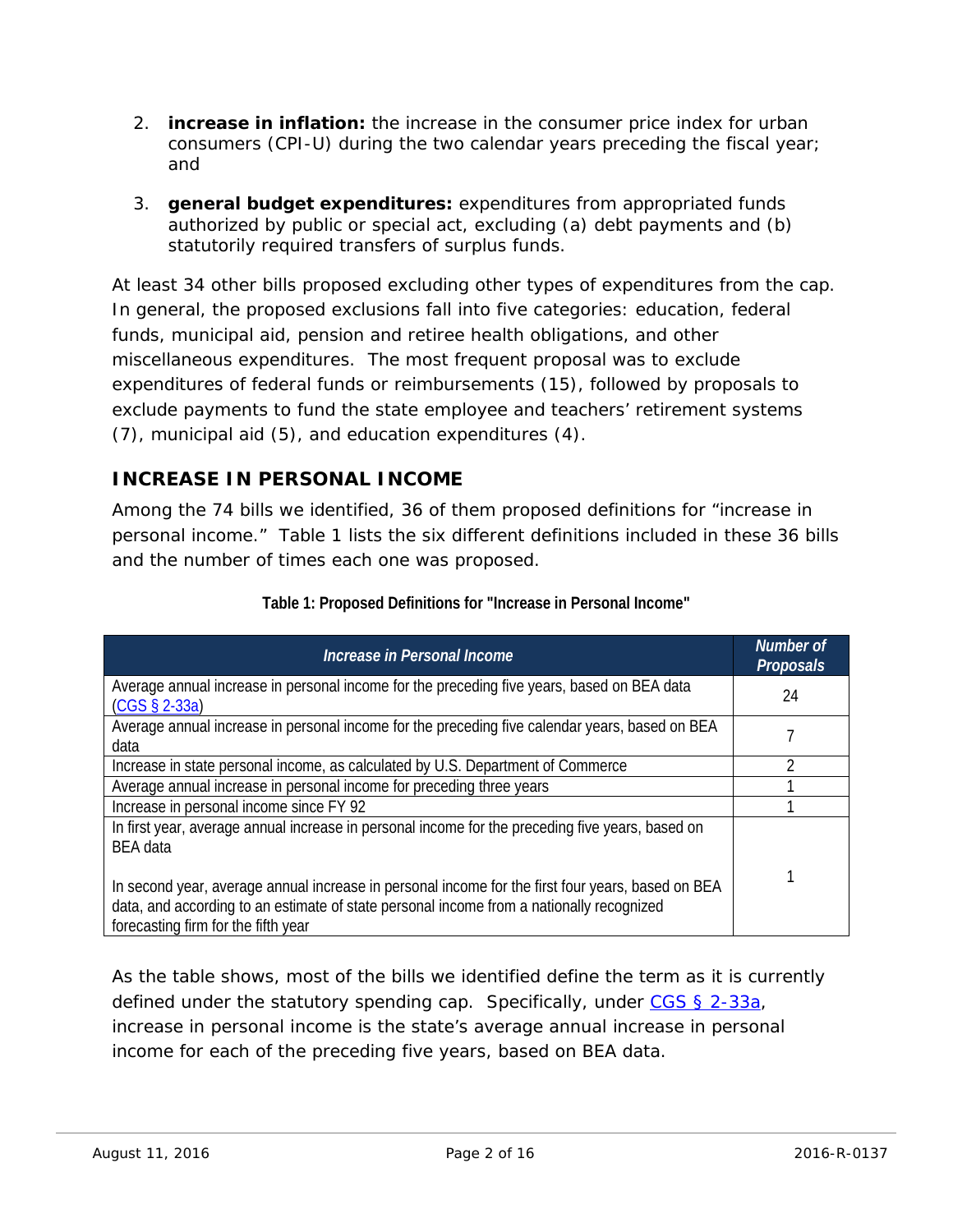Seven of the bills require that this five-year average be calculated on a calendar year basis, rather than the fiscal year basis generally used by the Office of Policy and Management (OPM) and Office of Fiscal Analysis (OFA). [\(PA 15-244 \(§ 35\)](https://www.cga.ct.gov/2015/ACT/PA/2015PA-00244-R00HB-07061-PA.htm) requires the calculation to be on a calendar year basis for FYs 15 through 17.)

One bill specifies a different calculation in the first and second year of each biennium, which is consistent with OPM and OFA practice. In the first year, the five-year average is based on BEA data. In the second year, the first four fiscal years are based on BEA data and the fifth fiscal year is based on an estimate of personal income from a nationally recognized forecasting firm.

### **INCREASE IN INFLATION**

We identified 66 bills that proposed definitions for "increase in inflation," summarized in Table 2.

| Increase in Inflation                                                                                                          | Number of<br><b>Proposals</b> |
|--------------------------------------------------------------------------------------------------------------------------------|-------------------------------|
| Increase in CPI-U during the two calendar years preceding the fiscal year                                                      | 45                            |
| Increase in CPI-U for the preceding 12 months (CGS § 2-33a)                                                                    | 10                            |
| Increase in CPI-U for the preceding calendar year                                                                              | h                             |
| Increase in CPI-U for the three years preceding the fiscal year                                                                |                               |
| Increase in inflation calculated on growth since FY 92                                                                         |                               |
| Increase in CPI for the preceding 12 months according to the U.S. Department of Labor                                          |                               |
| Increase in CPI as calculated by the U.S. Department of Labor                                                                  |                               |
| In first year, average increase in CPI-U for the preceding fiscal year                                                         |                               |
| In second year, average increase in CPI-U for current FY based on an estimate from a<br>nationally recognized forecasting firm |                               |

| Table 2: Proposed Definitions for "Increase in Inflation" |
|-----------------------------------------------------------|
|-----------------------------------------------------------|

Fifty-two of the proposals define increase in inflation as the increase in consumer price index for urban consumers (CPI-U) on a calendar year basis for one (6), two (45), or three (1) calendar years. (Under existing practice, OPM and OFA calculate CPI-U growth on a calendar year basis.) Only 10 of the bills define it as it is defined under the statutory cap (i.e., the increase in CPI-U for the preceding 12 months).

Two proposals define it as the increase in CPI as calculated by the U.S. Department of Labor. One requires it be calculated based on growth since FY 92 but does not specify an inflation measure. The remaining proposal requires it be calculated based on CPI-U, for the first year of each biennium, and an estimate from a nationally recognized forecasting firm for the second year, which conforms to existing OPM and OFA practice.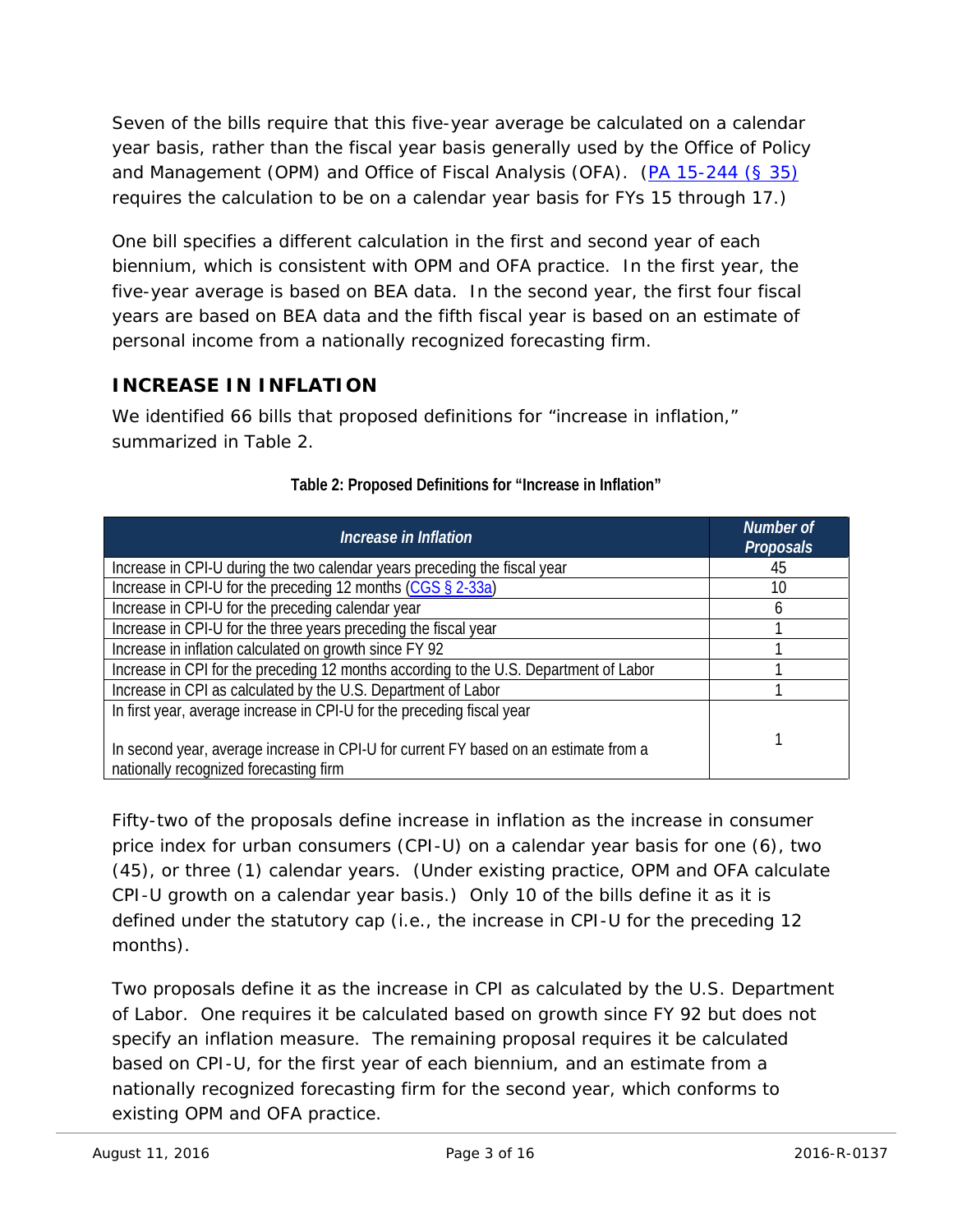### **GENERAL BUDGET EXPENDITURES**

### *Funds Included Under the Cap*

All but three of the 74 bills define "general budget expenditures" as expenditures from all appropriated funds, subject to certain exclusions. Two define it as expenditures from the General Fund and any dedicated fund (presumably funds such as the Banking or Insurance Funds). One defines it as all expenditures from the General Fund, Special Transportation Fund, and any other statutory fund.

In addition to these 74 bills, we also identified two bills that require the calculation of general budget expenditures to include both the state and federal portion of Medicaid funding [\(HB 5074 \(2014\)](https://www.cga.ct.gov/2014/TOB/H/2014HB-05074-R00-HB.htm) and [HB 5130 \(2015\)\)](https://www.cga.ct.gov/2015/TOB/H/2015HB-05130-R00-HB.htm) and two that require federal funds received in a fiscal year to be deemed appropriated in that year for determining the following fiscal year's general budget expenditures [\(HB 5035](https://www.cga.ct.gov/2002/tob/h/2002HB-05035-R00-HB.htm)  [\(2002\)](https://www.cga.ct.gov/2002/tob/h/2002HB-05035-R00-HB.htm) and [HB 5309 \(2009\)\)](https://www.cga.ct.gov/2009/TOB/H/2009HB-05309-R02-HB.htm).

#### *Exclusions*

We identified 72 bills that specified types of expenditures excluded from the definition of general budget expenditures. Although the exclusions vary, they generally parallel those specified under the constitutional and statutory cap. Under the constitutional cap, general budget expenditures exclude payments on bonds, notes, or other evidences of indebtedness. Under the statutory cap, they exclude:

- 1. payment of principal and interest on bonds, notes, or other evidences of indebtedness;
- 2. statutorily required transfers of unappropriated General Fund surpluses to the Rainy Day Fund and once the fund reaches the maximum, to fund the State Employees Retirement Fund's unfunded liability and other outstanding state debt;
- 3. statutory grants to distressed municipalities, if the grants were in effect on July 1, 1991; and
- 4. payments to implement federal mandates or court orders for the first fiscal year in which the spending is authorized (federal mandates are the programs or services in which the state must (a) participate, or participated in on July 1, 1991, and (b) meet federal entitlement and eligibility criteria in order to receive reimbursement, excluding any optional program or service components).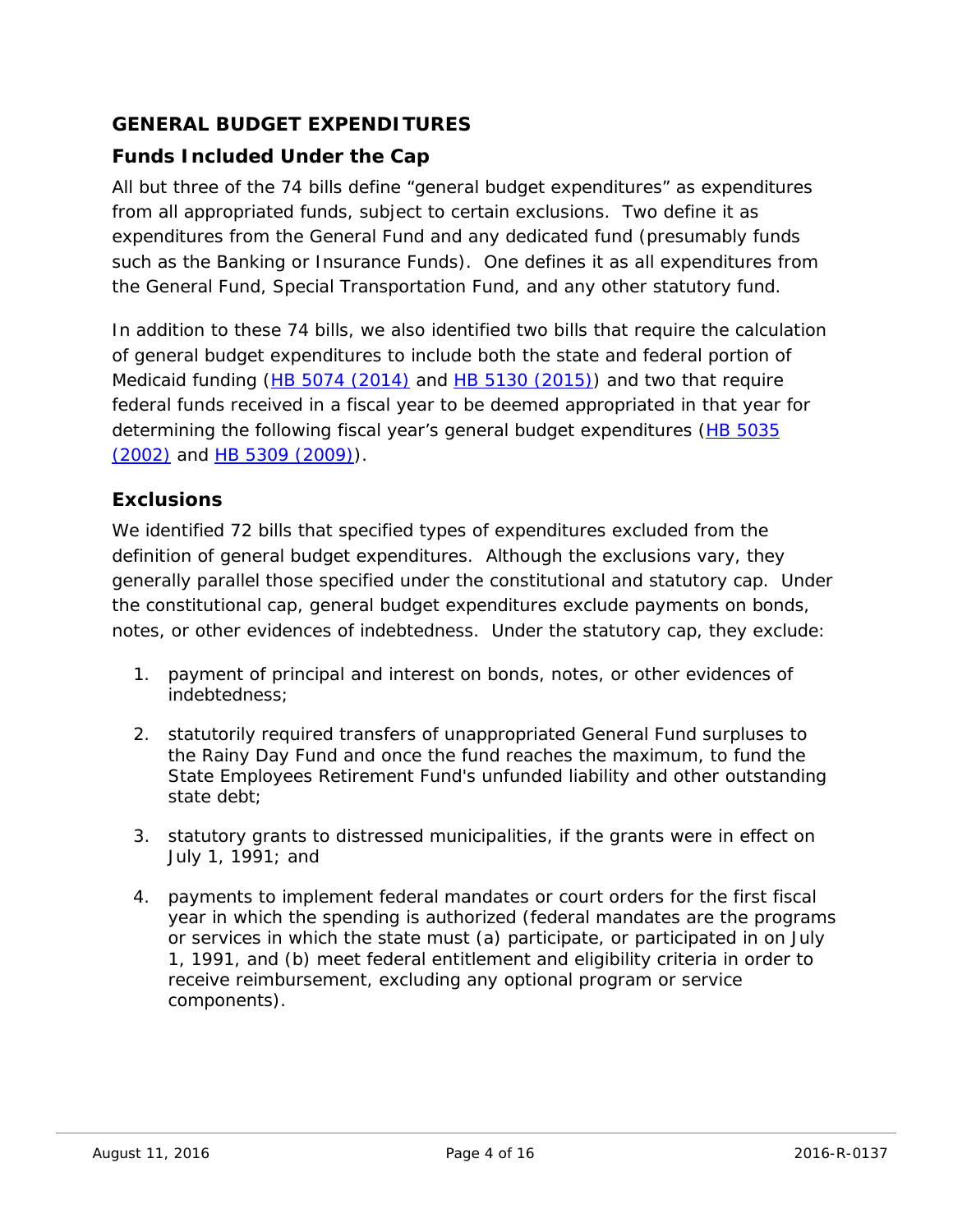*Debt Payments and Surplus Fund Transfers.* All but one of the 72 bills exclude debt payments and 58 exclude statutorily required transfers of surplus funds.

*Grants to Distressed Municipalities.* Most of the bills (51) do not exclude municipal grants from the definition of general budget expenditures. Eight exclude statutory grants to distressed municipalities in effect on July 1, 1991, while 10 exclude all current or increased expenditures for all statutory grants to distressed municipalities. Three exclude all statutory municipal grants.

**Federal Mandates and Court Orders.** Most of the bills (51) do not exclude any payments to implement federal mandates or court orders.

About one-third (21) exclude payments to implement federal mandates or court orders for the first year. Of these, 10 include expenditures to implement a federal or state court order pursuant to an agreement, settlement, stipulation or consent decree unless the legislature votes to exclude them by a supermajority vote of each house (2/3 majority in nine bills and 3/5 majority in one).

*Other Proposed Exclusions.* We identified an additional 34 bills that propose excluding other types of expenditures from the cap. The proposed exclusions fall into the following five categories: education, federal funds, municipal aid, pension and retiree health obligations, or other miscellaneous expenditures. Table 3 lists the proposed exclusions by category.

| Category of<br><b>Expenditure</b> | <b>Exclusion</b>                                                                                                                              | Bill No. (Year)                 |
|-----------------------------------|-----------------------------------------------------------------------------------------------------------------------------------------------|---------------------------------|
|                                   | Expenditures necessary to provide an equal educational opportunity<br>to public school children                                               | SB 1016 (2001)                  |
| Education                         | Education-related appropriations                                                                                                              | SB 196 (2001)                   |
|                                   | Programs required to comply with Sheff v. O'Neill                                                                                             | SB 455 (2001)                   |
|                                   | Special education expenditures from a proposed Special Education<br>Municipal Aid Fund                                                        | SB 458 (2001)                   |
|                                   | Federal reimbursements for state spending                                                                                                     | SB 190 (1994)<br>HB 5338 (1994) |
| <b>Federal Funds</b>              | Federal reimbursements (requires an adjustment to the base to<br>reflect this change)                                                         | HB 5339 (1994)                  |
|                                   | Expenditures for which the state receives federal reimbursement<br>only to the extent that the state expenditure exceeds the<br>reimbursement | SB 398 (1994)                   |

#### **Table 3: Proposed Spending Cap Exclusions**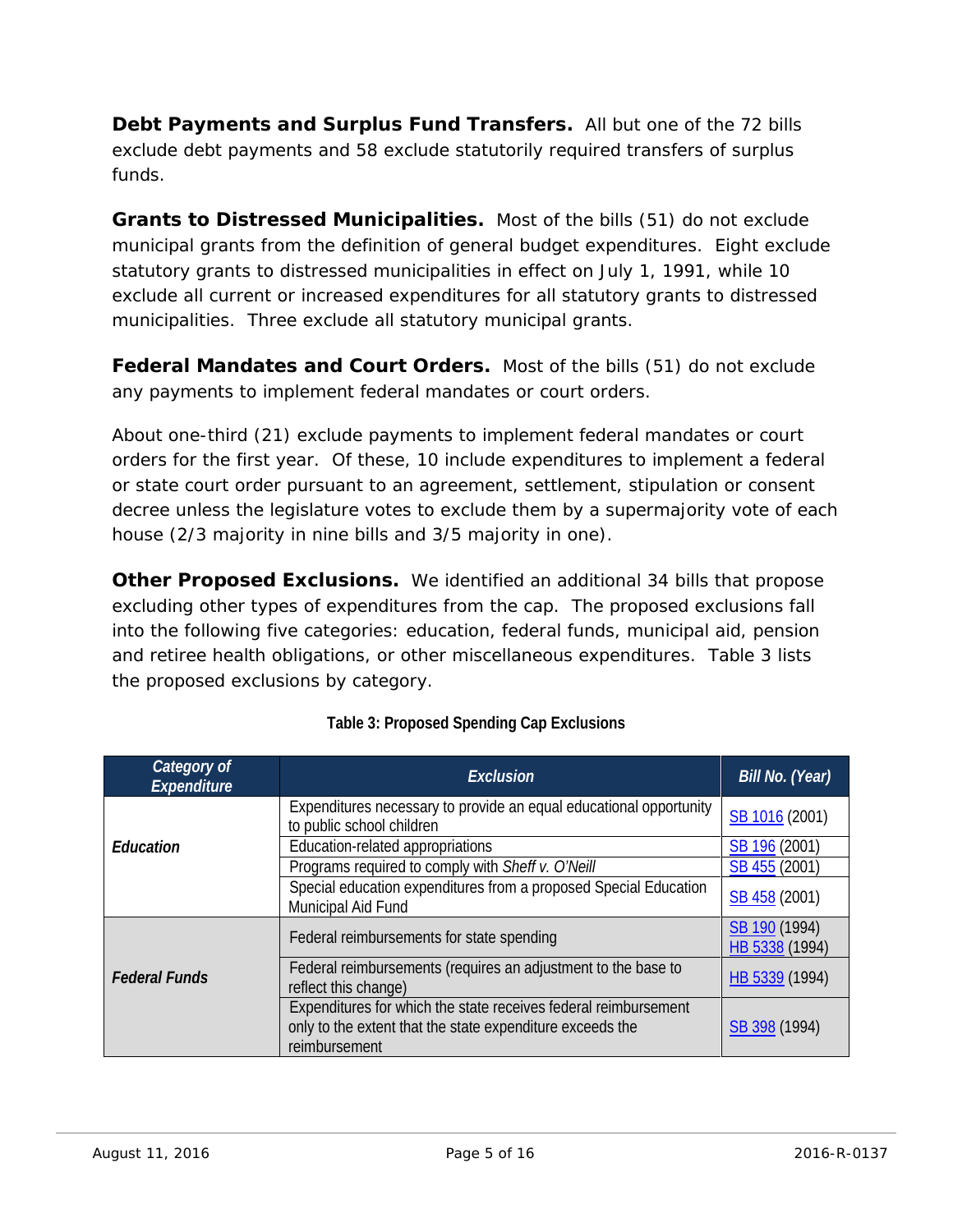### Table 3 (continued)

| Category of<br>Expenditure  | <b>Exclusion</b>                                                                                                                                              | Bill No. (Year)                                                                     |
|-----------------------------|---------------------------------------------------------------------------------------------------------------------------------------------------------------|-------------------------------------------------------------------------------------|
|                             | Federal fund expenditures                                                                                                                                     | HB 6308 (1995)<br>HB 6368 (1995)<br>SB 289 (2002)<br>SJR 3 (2002)<br>SB 1441 (2007) |
| <b>Federal Funds (cont)</b> | New federal revenue received from expanding current programs or<br>creating new ones                                                                          | SB 279 (2002)                                                                       |
|                             | Expenditures of new federal revenue for the first five years<br>New or increased federal funds for the first fiscal year in which they<br>are appropriated    | SB 285 (2002)<br>SB 287 (2002)                                                      |
|                             | Medicaid and Medicare expenditures                                                                                                                            | HB 5806 (2007)                                                                      |
|                             | Federal Medicaid funds expenditures                                                                                                                           | SB 1122 (2009)                                                                      |
|                             | Expenditures to implement federal programs that are fully funded by<br>the federal government in the first year they are authorized                           | HB 6352 (2013)                                                                      |
|                             | State aid to municipalities and spending for new and expanded                                                                                                 | SB 697 (1993)                                                                       |
|                             | mandates on municipalities                                                                                                                                    | SB 189 (1994)                                                                       |
| <b>Municipal Aid</b>        | Property tax relief expenditures                                                                                                                              | SB 189 (1994)                                                                       |
|                             | State aid to municipalities                                                                                                                                   | SB 190 (1994)                                                                       |
|                             | Payments in lieu of taxes (PILOTs) to municipalities                                                                                                          | HB 6124 (2001)                                                                      |
|                             | Proposed municipal property tax relief grants                                                                                                                 | SB <sub>41</sub> (2004)                                                             |
|                             | Funding for the teachers' retirement system                                                                                                                   | SJR 3 (2004)<br>SJR 3 (2006)<br>SJR 4 (2007)<br>HB 5545 (2007)                      |
| <b>Pension and Retiree</b>  | Expenditures that exceed the required annual contribution to the                                                                                              | SB 21 (2012)                                                                        |
| <b>Health Obligations</b>   | state employee or teachers' retirement systems                                                                                                                | HB 5032 (2014)                                                                      |
|                             | Expenditures that exceed the current annual cost for retiree health<br>benefits to reduce the unfunded liability for Other Post Employment<br><b>Benefits</b> | SB 21 (2012)                                                                        |
|                             | Annual required contribution for the unfunded accrued liability in the                                                                                        |                                                                                     |
|                             | state employee and teacher pension systems                                                                                                                    | HB 6352 (2013)                                                                      |
|                             | Expenditures from a proposed End Child Poverty Social Investment<br>Fund                                                                                      | HB 5853 (2000)                                                                      |
|                             | Proposed nursing facility security account expenditures                                                                                                       | SB 707 (2005)                                                                       |
| <b>Other</b>                | Insurance Fund expenditures                                                                                                                                   | SB 9 (2007)<br>SB 461 (2009)<br>SB 19 (2010)                                        |
|                             | Annual deferred charge required to implement GAAP (generally<br>accepted accounting principles)                                                               | SB 21 (2012)                                                                        |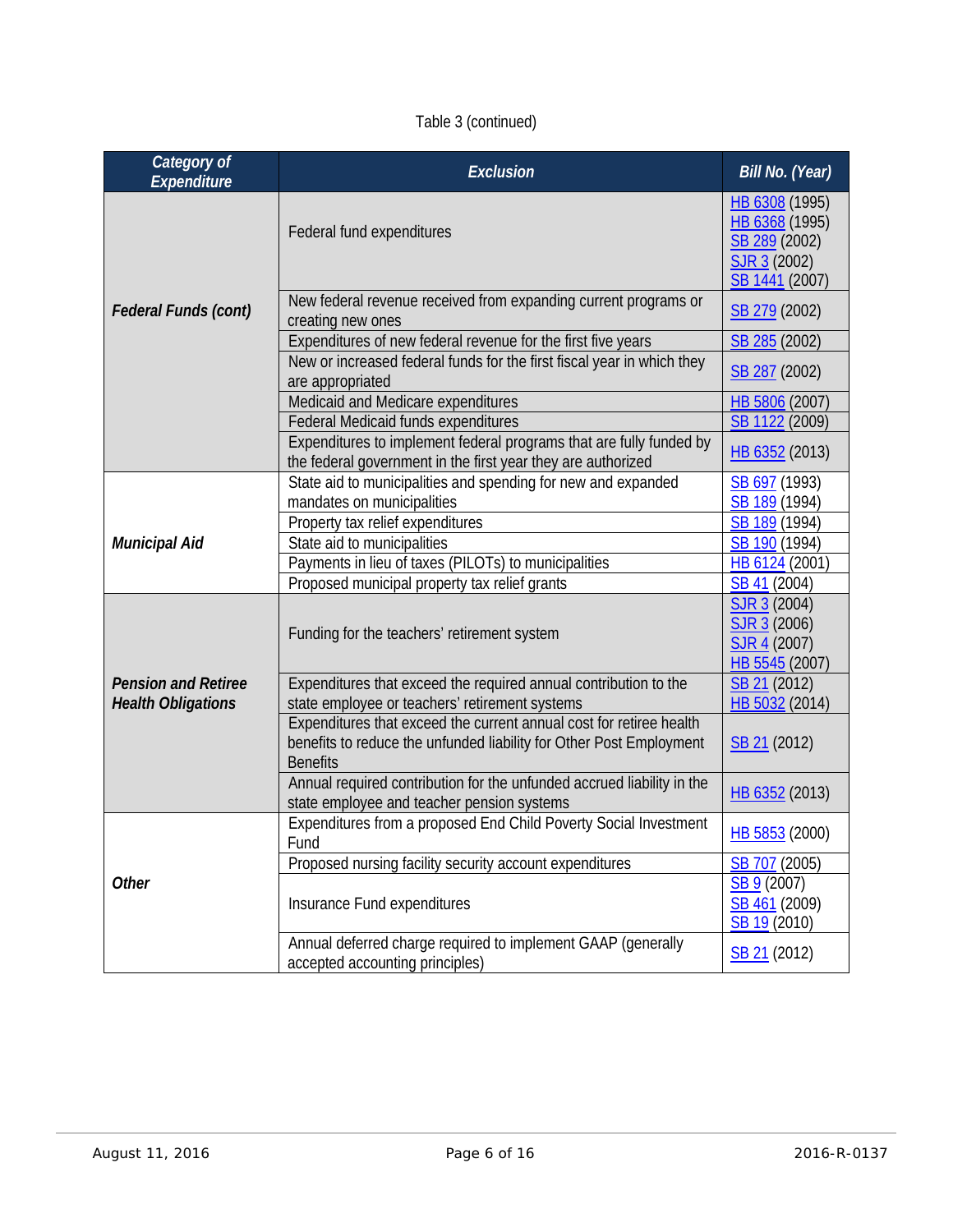|                                           |                                                                                                                                                                                                                                                                                    |                                                                                                                                                                                                                                              |                  |                                                     |                                                                                                | <b>GENERAL BUDGET EXPENDITURES</b>                                       |                                                                                                                                                                                                                              |
|-------------------------------------------|------------------------------------------------------------------------------------------------------------------------------------------------------------------------------------------------------------------------------------------------------------------------------------|----------------------------------------------------------------------------------------------------------------------------------------------------------------------------------------------------------------------------------------------|------------------|-----------------------------------------------------|------------------------------------------------------------------------------------------------|--------------------------------------------------------------------------|------------------------------------------------------------------------------------------------------------------------------------------------------------------------------------------------------------------------------|
| <b>BILL</b><br>NO.<br>(YEAR)              | <b>INCREASE IN PERSONAL</b><br><b>INCOME</b>                                                                                                                                                                                                                                       | <b>INCREASE IN</b><br><b>INFLATION</b>                                                                                                                                                                                                       | Debt<br>Payments | Required<br>Transfers of<br><b>Surplus</b><br>Funds | <b>Statutory Grants to</b><br><b>Distressed</b><br>Municipalities in<br>Effect on July 1, 1991 | First Year of<br>Payments for<br>Federal<br>Mandates and<br>Court Orders | Additional Exclusions or<br><b>Requirements</b>                                                                                                                                                                              |
| $H\bar{B}$<br>6616<br>(1993)              | Average of preceding five<br>years, according to BEA<br>data                                                                                                                                                                                                                       | Increase in CPI-U for<br>the preceding 12<br>months                                                                                                                                                                                          | Excluded         | Excluded                                            | Excluded                                                                                       | Excluded                                                                 | None                                                                                                                                                                                                                         |
| $\frac{\text{HB}}{\text{6805}}$<br>(1993) | Average of preceding five<br>calendar years, according to<br><b>BEA</b> data                                                                                                                                                                                                       | Increase in CPI-U for<br>the two calendar years<br>preceding the fiscal<br>year                                                                                                                                                              | Excluded         | Excluded                                            | Excluded                                                                                       | Excluded                                                                 | Expenditures to implement a<br>federal or state court order<br>pursuant to an agreement,<br>settlement, stipulation or consent<br>decree are included unless the<br>legislature excludes them by a 3/5<br>vote of each house |
| <b>SB 784</b><br>(1993)                   | Average of preceding three<br>years, according to BEA<br>data                                                                                                                                                                                                                      | Increase in CPI-U for<br>the three years<br>preceding the fiscal<br>year                                                                                                                                                                     | Excluded         | Excluded                                            | Not excluded                                                                                   | Not excluded                                                             | Requires a 3/5 vote of the<br>legislature for any act establishing<br>a separate account or special fund                                                                                                                     |
| <b>SB 1033</b><br>(1993)                  | Average of preceding five<br>years, according to BEA<br>data                                                                                                                                                                                                                       | Increase in CPI-U for<br>the preceding 12<br>months                                                                                                                                                                                          | Excluded         | Excluded                                            | Excluded                                                                                       | Excluded                                                                 | None                                                                                                                                                                                                                         |
| H<br>$\overline{5161}$<br>(1994)          | In the first year of biennium,<br>average of preceding five<br>years, according to BEA<br>data<br>In second year, first four<br>FYs according to BEA data<br>and fifth FY according to an<br>estimate of state personal<br>income from a nationally<br>recognized forecasting firm | In first year of biennium,<br>average increase in<br>CPI-U for the preceding<br>fiscal year<br>In second year,<br>average increase in<br>CPI-U for current FY<br>based on an estimate<br>from a nationally<br>recognized forecasting<br>firm | Excluded         | Excluded                                            | Excludes all statutory<br>grants to all<br>municipalities                                      | Excluded                                                                 | None                                                                                                                                                                                                                         |
| H<br>5705<br>(1994)                       | Average of preceding five<br>years, according to BEA<br>data                                                                                                                                                                                                                       | Increase in CPI-U for<br>the preceding 12<br>months                                                                                                                                                                                          | Excluded         | Excluded                                            | Excludes all statutory<br>grants to all<br>municipalities                                      | Excluded                                                                 | None                                                                                                                                                                                                                         |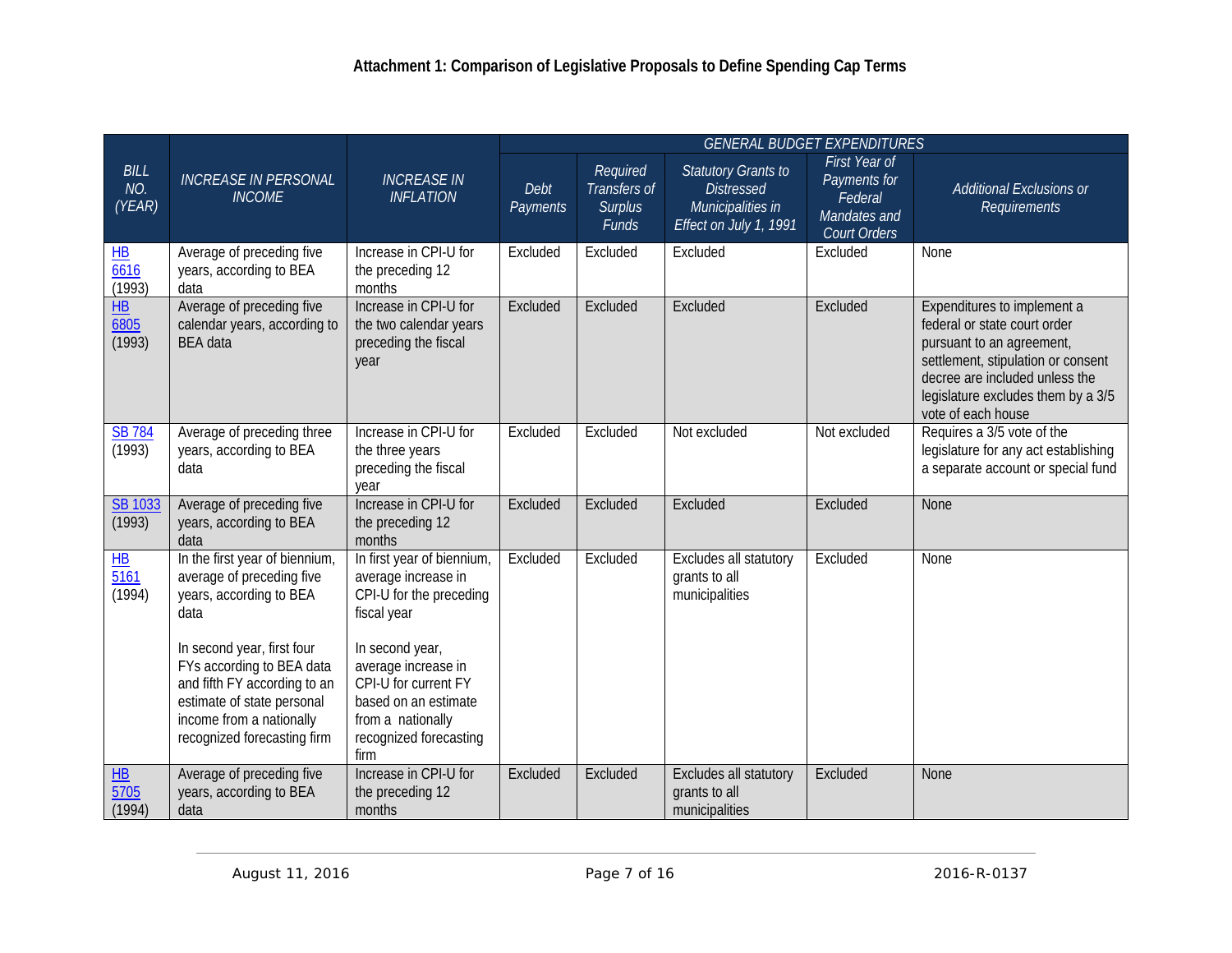|                                               |                                                                              |                                                                                    | <b>GENERAL BUDGET EXPENDITURES</b> |                                                     |                                                                                                                 |                                                                                 |                                                                                                                                                    |  |
|-----------------------------------------------|------------------------------------------------------------------------------|------------------------------------------------------------------------------------|------------------------------------|-----------------------------------------------------|-----------------------------------------------------------------------------------------------------------------|---------------------------------------------------------------------------------|----------------------------------------------------------------------------------------------------------------------------------------------------|--|
| <b>BILL</b><br>NO.<br>(YEAR)                  | <b>INCREASE IN PERSONAL</b><br><b>INCOME</b>                                 | <b>INCREASE IN</b><br><b>INFLATION</b>                                             | Debt<br>Payments                   | Required<br>Transfers of<br><b>Surplus</b><br>Funds | <b>Statutory Grants to</b><br><b>Distressed</b><br>Municipalities in<br>Effect on July 1, 1991                  | First Year of<br>Payments for<br>Federal<br>Mandates and<br><b>Court Orders</b> | <b>Additional Exclusions or</b><br>Requirements                                                                                                    |  |
| $\frac{\text{HB}}{5714}$<br>(1994)            | Average of preceding five<br>years, according to BEA<br>data                 | Increase in CPI-U for<br>the preceding 12<br>months                                | Excluded                           | Excluded                                            | Excludes all statutory<br>grants to all<br>municipalities                                                       | Excluded                                                                        | None                                                                                                                                               |  |
| $\overline{HB}$<br>$\frac{1}{5763}$<br>(1994) | Average of preceding five<br>years, according to BEA<br>data                 | Increase in CPI-U for<br>the preceding 12<br>months                                | Excluded                           | Excluded                                            | Excluded                                                                                                        | Excluded                                                                        | None                                                                                                                                               |  |
| $\overline{HB}$<br>$\frac{1}{5929}$<br>(1995) | Average of preceding five<br>years, according to BEA<br>data                 | Increase in CPI-U for<br>the preceding 12<br>months                                | Excluded                           | Excluded                                            | Not excluded                                                                                                    | Not excluded                                                                    | None                                                                                                                                               |  |
| $\overline{\text{HB}}$<br>6365<br>(1995)      | N/A                                                                          | N/A                                                                                | Excluded                           | <b>Not</b><br>excluded                              | Not excluded                                                                                                    | Not excluded                                                                    | <b>None</b>                                                                                                                                        |  |
| $H\bar{B}$<br>6370<br>(1995)                  | Average of preceding five<br>years, according to BEA<br>data                 | Increase in CPI-U for<br>the preceding 12<br>months                                | Excluded                           | Excluded                                            | Excluded                                                                                                        | Excluded                                                                        | None                                                                                                                                               |  |
| <b>SB 245</b><br>(1995)                       | N/A                                                                          | N/A                                                                                | Excluded                           | Not<br>excluded                                     | Not excluded                                                                                                    | Not excluded                                                                    | <b>None</b>                                                                                                                                        |  |
| <b>SB 705</b><br>(1995)                       | Average of preceding five<br>calendar years, according to<br><b>BEA</b> data | Increase in CPI-U for<br>the preceding calendar<br>year                            | Excluded                           | Excluded                                            | Not excluded                                                                                                    | Not excluded                                                                    | None                                                                                                                                               |  |
| <b>SB 714</b><br>(1995)                       | Average of preceding five<br>years, according to BEA<br>data                 | Increase in CPI-U for<br>the preceding 12<br>months                                | Excluded                           | Excluded                                            | Excluded                                                                                                        | Excluded                                                                        | None                                                                                                                                               |  |
| <b>SB 1180</b><br>(1995)                      | Average of preceding five<br>years, according to BEA<br>data                 | Increase in CPI-U for<br>the preceding 12<br>months                                | Excluded                           | Excluded                                            | Excluded                                                                                                        | Excluded                                                                        | None                                                                                                                                               |  |
| $\overline{\mathsf{HB}}$<br>5097<br>(1996)    | Average of preceding five<br>years, according to BEA<br>data                 | Increase in CPI-U<br>during the two calendar<br>years preceding the<br>fiscal year | Excluded                           | Excluded                                            | Excludes current or<br>increased<br>expenditures for all<br>statutory grants to<br>distressed<br>municipalities | Excluded                                                                        | Expenditures to implement a<br>federal or state court order are<br>included unless the legislature<br>excludes them by a 2/3 vote of<br>each house |  |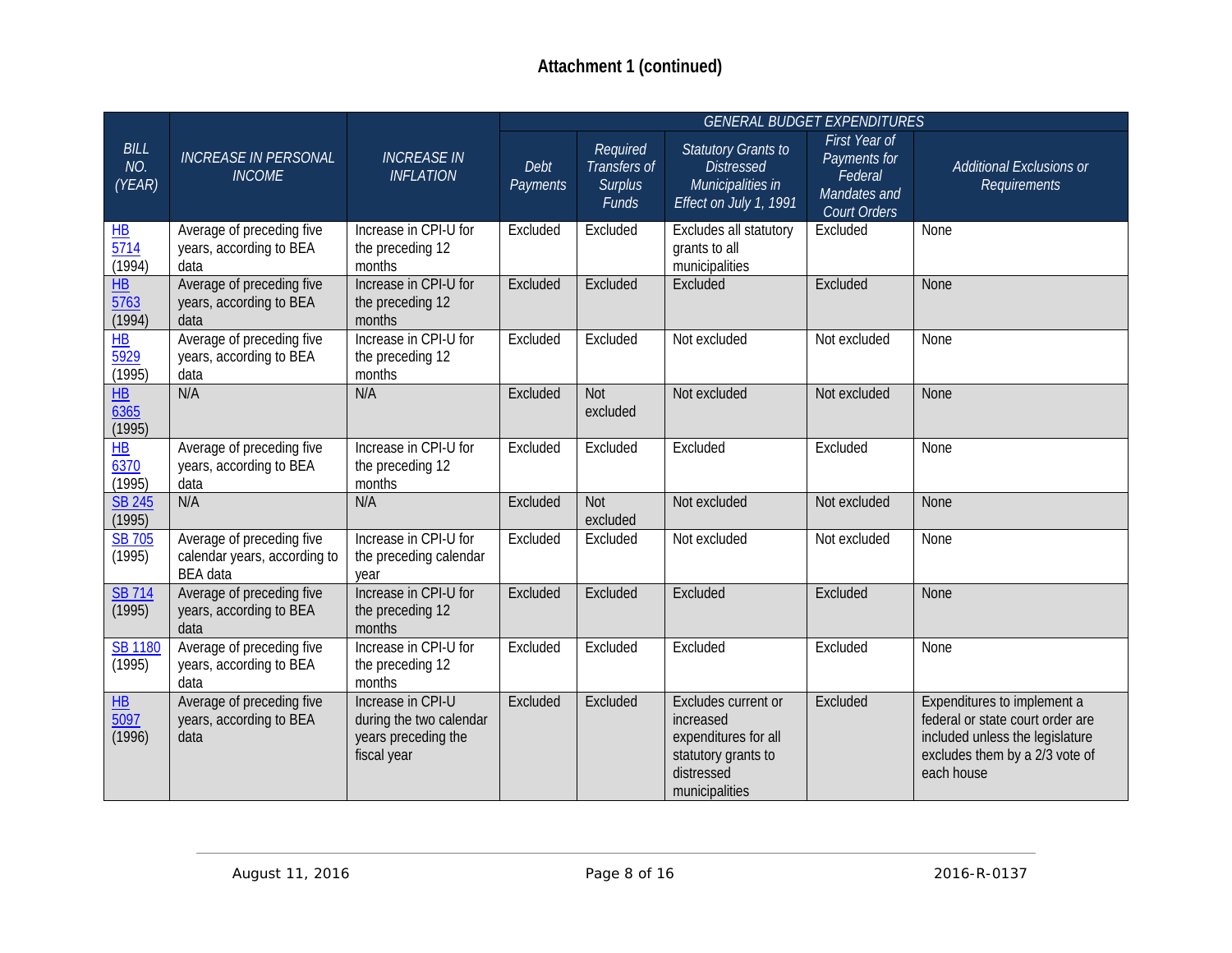|                                      |                                                                              |                                                                                    |                  |                                                     |                                                                                                                 | <b>GENERAL BUDGET EXPENDITURES</b>                                       |                                                                                                                                                                                                                              |
|--------------------------------------|------------------------------------------------------------------------------|------------------------------------------------------------------------------------|------------------|-----------------------------------------------------|-----------------------------------------------------------------------------------------------------------------|--------------------------------------------------------------------------|------------------------------------------------------------------------------------------------------------------------------------------------------------------------------------------------------------------------------|
| <b>BILL</b><br>NO.<br>(YEAR)         | <b>INCREASE IN PERSONAL</b><br><b>INCOME</b>                                 | <b>INCREASE IN</b><br><b>INFLATION</b>                                             | Debt<br>Payments | Required<br>Transfers of<br><b>Surplus</b><br>Funds | <b>Statutory Grants to</b><br><b>Distressed</b><br>Municipalities in<br>Effect on July 1, 1991                  | First Year of<br>Payments for<br>Federal<br>Mandates and<br>Court Orders | Additional Exclusions or<br><b>Requirements</b>                                                                                                                                                                              |
| $H$ B<br>$\overline{5098}$<br>(1996) | Average of preceding five<br>calendar years, according to<br><b>BEA</b> data | Increase in CPI-U for<br>the preceding calendar<br>year                            | Excluded         | Excluded                                            | Not excluded                                                                                                    | Not excluded                                                             | None                                                                                                                                                                                                                         |
| $\overline{HB}$<br>5099<br>(1996)    | N/A                                                                          | N/A                                                                                | Excluded         | Not<br>excluded                                     | Not excluded                                                                                                    | Not excluded                                                             | None                                                                                                                                                                                                                         |
| <b>SB 123</b><br>(1996)              | Average of preceding five<br>calendar years, according to<br><b>BEA</b> data | Increase in CPI-U for<br>the preceding calendar<br>year                            | Excluded         | Excluded                                            | Not excluded                                                                                                    | Not excluded                                                             | None                                                                                                                                                                                                                         |
| <b>SB 198</b><br>(1996)              | Average of preceding five<br>calendar years, according to<br><b>BEA</b> data | Increase in CPI-U for<br>the preceding calendar<br>year                            | Excluded         | Excluded                                            | Not excluded                                                                                                    | Not excluded                                                             | None                                                                                                                                                                                                                         |
| <b>SB 544</b><br>(1996)              | Average of preceding five<br>years, according to BEA<br>data                 | Increase in CPI-U for<br>the preceding 12<br>months                                | Excluded         | Excluded                                            | Excluded                                                                                                        | Excluded                                                                 | None                                                                                                                                                                                                                         |
| H B<br>$\overline{5442}$<br>(1997)   | Average of preceding five<br>years, according to BEA<br>data                 | Increase in CPI-U<br>during the two calendar<br>years preceding the<br>fiscal year | Excluded         | Excluded                                            | Excludes current or<br>increased<br>expenditures for all<br>statutory grants to<br>distressed<br>municipalities | Excluded                                                                 | Expenditures to implement a<br>federal or state court order<br>pursuant to an agreement,<br>settlement, stipulation or consent<br>decree are included unless the<br>legislature excludes them by a 2/3<br>vote of each house |
| $H$ B<br>$\frac{1}{5443}$<br>(1997)  | N/A                                                                          | N/A                                                                                | Excluded         | Not<br>excluded                                     | Not excluded                                                                                                    | Not excluded                                                             | None                                                                                                                                                                                                                         |
| SB 854<br>(1997)                     | Average of preceding five<br>calendar years, according to<br><b>BEA</b> data | Increase in CPI-U for<br>the preceding calendar<br>year                            | Excluded         | <b>Not</b><br>excluded                              | Not excluded                                                                                                    | Not excluded                                                             | Includes expenditures from the<br>General Fund and any dedicated<br>funds                                                                                                                                                    |
| H B<br>5377<br>(1998)                | N/A                                                                          | N/A                                                                                | Excluded         | Not<br>excluded                                     | Not excluded                                                                                                    | Not excluded                                                             | None                                                                                                                                                                                                                         |
| <b>SB 207</b><br>(1998)              | Average of preceding five<br>calendar years, according to<br><b>BEA</b> data | Increase in CPI-U for<br>the preceding calendar<br>year                            | Excluded         | <b>Not</b><br>excluded                              | Not excluded                                                                                                    | Not excluded                                                             | Includes expenditures from the<br>General Fund and any dedicated<br>funds                                                                                                                                                    |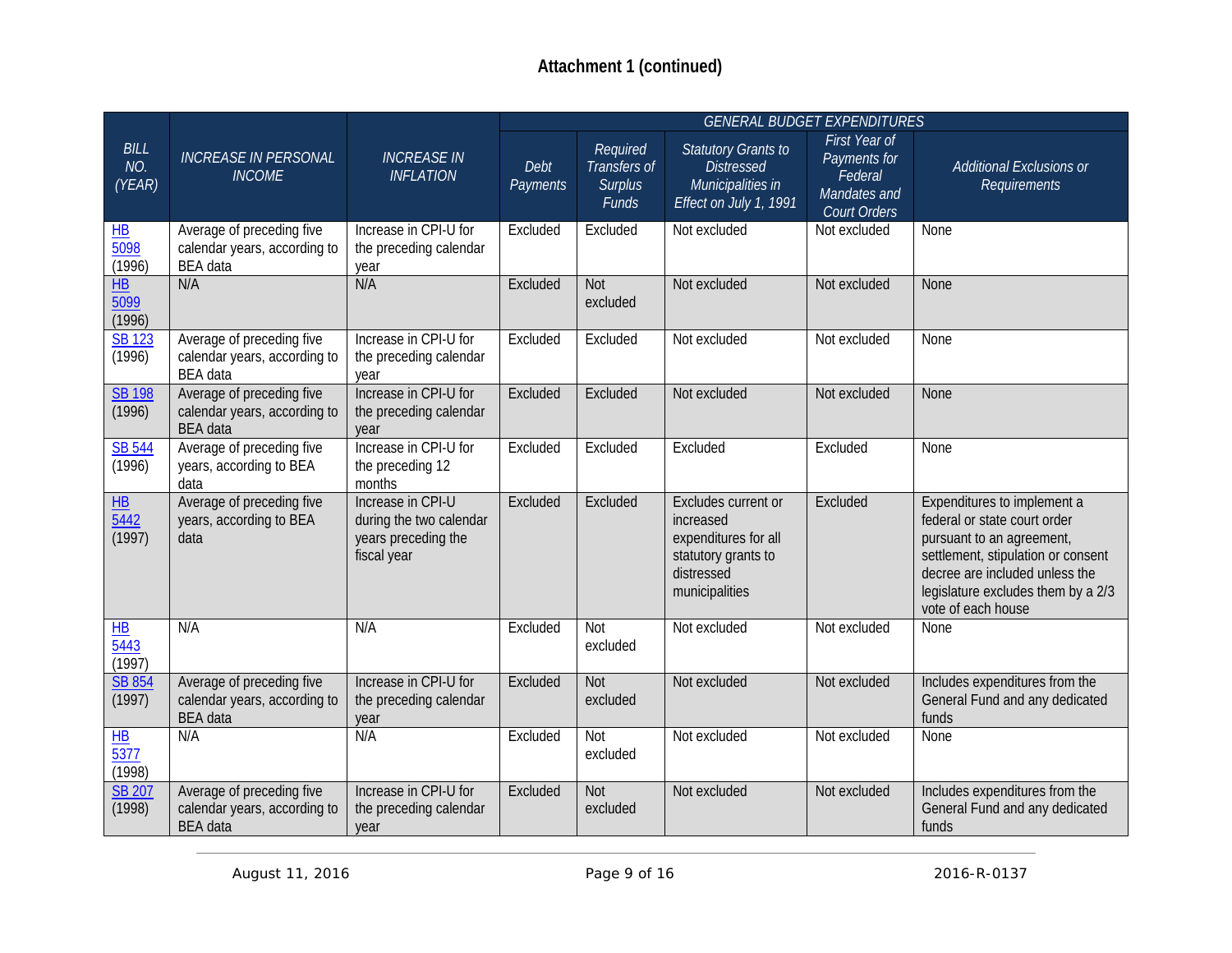|                                                      |                                                              |                                                                                    | <b>GENERAL BUDGET EXPENDITURES</b> |                                                            |                                                                                                                 |                                                                                 |                                                                                                                                                                                                                              |  |
|------------------------------------------------------|--------------------------------------------------------------|------------------------------------------------------------------------------------|------------------------------------|------------------------------------------------------------|-----------------------------------------------------------------------------------------------------------------|---------------------------------------------------------------------------------|------------------------------------------------------------------------------------------------------------------------------------------------------------------------------------------------------------------------------|--|
| <b>BILL</b><br>NO.<br>(YEAR)                         | <b>INCREASE IN PERSONAL</b><br><b>INCOME</b>                 | <b>INCREASE IN</b><br><b>INFLATION</b>                                             | Debt<br>Payments                   | Required<br>Transfers of<br><b>Surplus</b><br><b>Funds</b> | <b>Statutory Grants to</b><br><b>Distressed</b><br>Municipalities in<br>Effect on July 1, 1991                  | First Year of<br>Payments for<br>Federal<br>Mandates and<br><b>Court Orders</b> | <b>Additional Exclusions or</b><br>Requirements                                                                                                                                                                              |  |
| $\frac{\text{HB}}{\text{6338}}$<br>(1999)            | N/A                                                          | N/A                                                                                | Excluded                           | <b>Not</b><br>excluded                                     | Not excluded                                                                                                    | Not excluded                                                                    | None                                                                                                                                                                                                                         |  |
| <b>SB 334</b><br>(2000)                              | N/A                                                          | N/A                                                                                | Excluded                           | Not<br>excluded                                            | Not excluded                                                                                                    | Not excluded                                                                    | None                                                                                                                                                                                                                         |  |
| <b>SB 980</b><br>(2001)                              | N/A                                                          | N/A                                                                                | Excluded                           | <b>Not</b><br>excluded                                     | Not excluded                                                                                                    | Not excluded                                                                    | None                                                                                                                                                                                                                         |  |
| $H$ B<br>5034<br>(2002)                              | Calculated based on growth<br>since FY 92                    | Calculated based on<br>growth since FY 92                                          | N/A                                | N/A                                                        | N/A                                                                                                             | N/A                                                                             | <b>None</b>                                                                                                                                                                                                                  |  |
| $H\bar{B}$<br>$\frac{1}{5386}$<br>(2002)             | Average of preceding five<br>years, according to BEA<br>data | Increase in CPI-U<br>during the two calendar<br>years preceding the<br>fiscal year | Excluded                           | Excluded                                                   | Excludes current or<br>increased<br>expenditures for all<br>statutory grants to<br>distressed<br>municipalities | Excluded                                                                        | Expenditures to implement a<br>federal or state court order<br>pursuant to an agreement,<br>settlement, stipulation or consent<br>decree are included unless the<br>legislature excludes them by a 2/3<br>vote of each house |  |
| $\overline{\text{HB}}$<br>$\frac{1}{5988}$<br>(2003) | Average of preceding five<br>years, according to BEA<br>data | Increase in CPI-U<br>during the two calendar<br>years preceding the<br>fiscal year | Excluded                           | Excluded                                                   | Excludes current or<br>increased<br>expenditures for all<br>statutory grants to<br>distressed<br>municipalities | Excluded                                                                        | Expenditures to implement a<br>federal or state court order<br>pursuant to an agreement,<br>settlement, stipulation or consent<br>decree are included unless the<br>legislature excludes them by a 2/3<br>vote of each house |  |
| $\overline{HB}$<br>$\frac{1}{5254}$<br>(2004)        | Average of preceding five<br>years, according to BEA<br>data | Increase in CPI-U<br>during the two calendar<br>years preceding the<br>fiscal year | Excluded                           | Excluded                                                   | Excludes current or<br>increased<br>expenditures for all<br>statutory grants to<br>distressed<br>municipalities | Excluded                                                                        | Expenditures to implement a<br>federal or state court order<br>pursuant to an agreement,<br>settlement, stipulation or consent<br>decree are included unless the<br>legislature excludes them by a 2/3<br>vote of each house |  |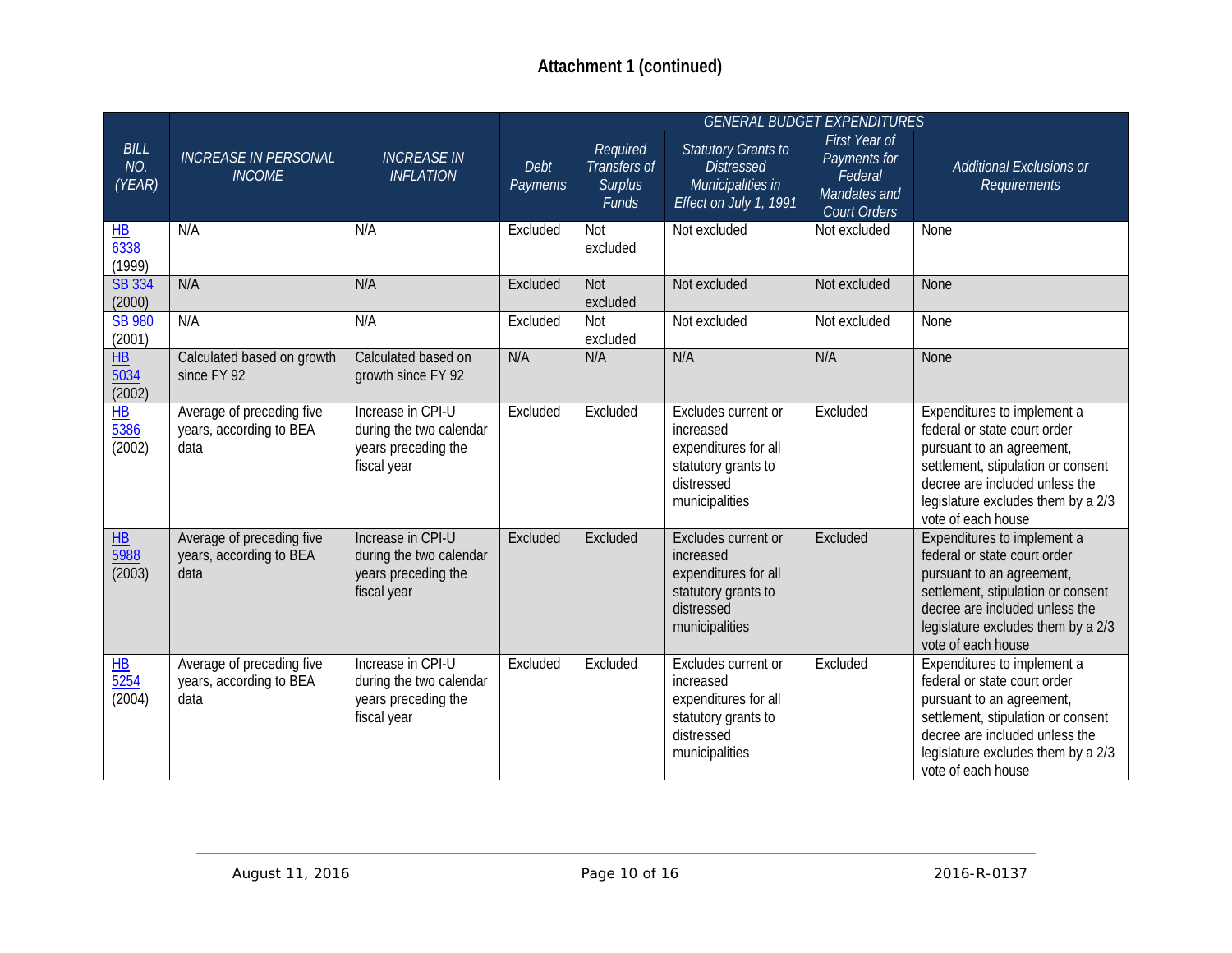|                                                 |                                                              |                                                                                    |                  |                                                     |                                                                                                                 | <b>GENERAL BUDGET EXPENDITURES</b>                                              |                                                                                                                                                                                                                              |
|-------------------------------------------------|--------------------------------------------------------------|------------------------------------------------------------------------------------|------------------|-----------------------------------------------------|-----------------------------------------------------------------------------------------------------------------|---------------------------------------------------------------------------------|------------------------------------------------------------------------------------------------------------------------------------------------------------------------------------------------------------------------------|
| <b>BILL</b><br>NO.<br>(YEAR)                    | <b>INCREASE IN PERSONAL</b><br><b>INCOME</b>                 | <b>INCREASE IN</b><br><b>INFLATION</b>                                             | Debt<br>Payments | Required<br>Transfers of<br><b>Surplus</b><br>Funds | <b>Statutory Grants to</b><br><b>Distressed</b><br>Municipalities in<br>Effect on July 1, 1991                  | First Year of<br>Payments for<br>Federal<br>Mandates and<br><b>Court Orders</b> | <b>Additional Exclusions or</b><br>Requirements                                                                                                                                                                              |
| $H\!\!\!\!\perp$<br>$\overline{5120}$<br>(2005) | Average of preceding five<br>years, according to BEA<br>data | Increase in CPI-U<br>during the two calendar<br>years preceding the<br>fiscal year | Excluded         | Excluded                                            | Excludes current or<br>increased<br>expenditures for all<br>statutory grants to<br>distressed<br>municipalities | Excluded                                                                        | Expenditures to implement a<br>federal or state court order<br>pursuant to an agreement,<br>settlement, stipulation or consent<br>decree are included unless the<br>legislature excludes them by a 2/3<br>vote of each house |
| $HJR$ 16<br>(2006)                              | Average of preceding five<br>years, according to BEA<br>data | Increase in CPI-U<br>during the two calendar<br>years preceding the<br>fiscal year | Excluded         | Excluded                                            | Excludes current or<br>increased<br>expenditures for all<br>statutory grants to<br>distressed<br>municipalities | Excluded                                                                        | Expenditures to implement a<br>federal or state court order<br>pursuant to an agreement,<br>settlement, stipulation or consent<br>decree are included unless the<br>legislature excludes them by a 2/3<br>vote of each house |
| <b>HJR 19</b><br>(2006)                         | Average of preceding five<br>years, according to BEA<br>data | Increase in CPI-U<br>during the two calendar<br>years preceding the<br>fiscal year | Excluded         | Excluded                                            | Excludes current or<br>increased<br>expenditures for all<br>statutory grants to<br>distressed<br>municipalities | Excluded                                                                        | Expenditures to implement a<br>federal or state court order<br>pursuant to an agreement,<br>settlement, stipulation or consent<br>decree are included unless the<br>legislature excludes them by a 2/3<br>vote of each house |
| $\frac{\text{HB}}{6716}$<br>(2007)              | Average of preceding five<br>years, according to BEA<br>data | Increase in CPI-U<br>during the two calendar<br>years preceding the<br>fiscal year | Excluded         | Excluded                                            | Not excluded                                                                                                    | Not excluded                                                                    | None                                                                                                                                                                                                                         |
| H <sub>B</sub><br>$\frac{6717}{2}$<br>(2007)    | Average of preceding five<br>years, according to BEA<br>data | Increase in CPI-U<br>during the two calendar<br>years preceding the<br>fiscal year | Excluded         | Excluded                                            | Not excluded                                                                                                    | Not excluded                                                                    | None                                                                                                                                                                                                                         |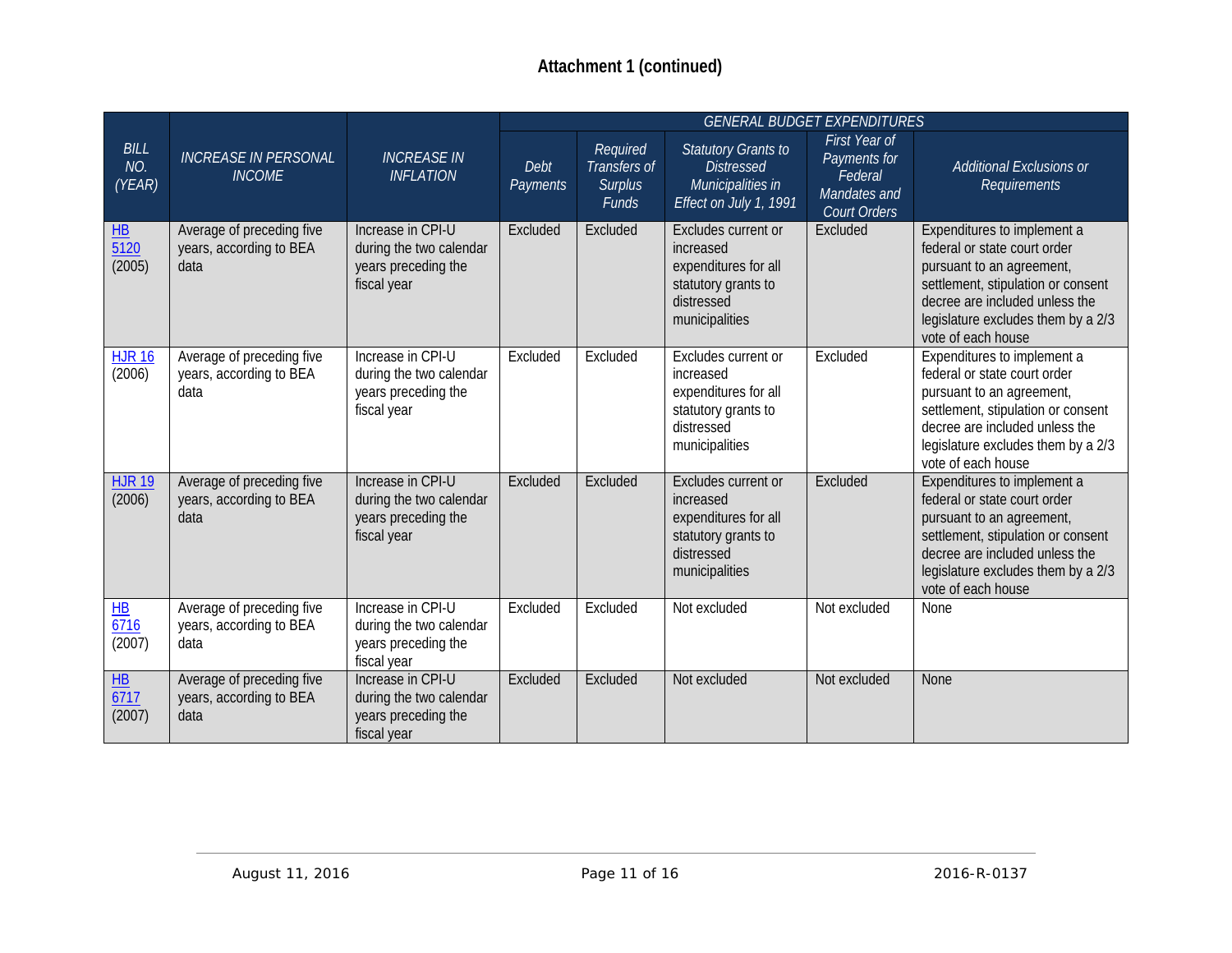|                                                |                                                                                             |                                                                                    |                  |                                                     |                                                                                                                 | <b>GENERAL BUDGET EXPENDITURES</b>                                       |                                                                                                                                                                                                                              |
|------------------------------------------------|---------------------------------------------------------------------------------------------|------------------------------------------------------------------------------------|------------------|-----------------------------------------------------|-----------------------------------------------------------------------------------------------------------------|--------------------------------------------------------------------------|------------------------------------------------------------------------------------------------------------------------------------------------------------------------------------------------------------------------------|
| BILL<br>NO.<br>(YEAR)                          | <b>INCREASE IN PERSONAL</b><br><b>INCOME</b>                                                | <b>INCREASE IN</b><br><b>INFLATION</b>                                             | Debt<br>Payments | Required<br>Transfers of<br><b>Surplus</b><br>Funds | <b>Statutory Grants to</b><br><b>Distressed</b><br>Municipalities in<br>Effect on July 1, 1991                  | First Year of<br>Payments for<br>Federal<br>Mandates and<br>Court Orders | Additional Exclusions or<br><b>Requirements</b>                                                                                                                                                                              |
| $H\underline{B}$<br>$\frac{6720}{2}$<br>(2007) | Average of preceding five<br>years, according to BEA<br>data                                | Increase in CPI-U<br>during the two calendar<br>years preceding the<br>fiscal year | Excluded         | Excluded                                            | Excludes current or<br>increased<br>expenditures for all<br>statutory grants to<br>distressed<br>municipalities | Excluded                                                                 | Expenditures to implement a<br>federal or state court order<br>pursuant to an agreement,<br>settlement, stipulation or consent<br>decree are included unless the<br>legislature excludes them by a 2/3<br>vote of each house |
| $\overline{\text{HB}}$<br>5058<br>(2008)       | N/A                                                                                         | Increase in CPI-U<br>during the two calendar<br>years preceding the<br>fiscal year | Excluded         | Not<br>excluded                                     | Not excluded                                                                                                    | Not excluded                                                             | None                                                                                                                                                                                                                         |
| H <sub>B</sub><br>$\frac{1}{5059}$<br>(2008)   | N/A                                                                                         | Increase in CPI-U<br>during the two calendar<br>years preceding the<br>fiscal year | Excluded         | Excluded                                            | Excludes current or<br>increased<br>expenditures for all<br>statutory grants to<br>distressed<br>municipalities | Excluded                                                                 | Expenditures to implement a<br>federal or state court order<br>pursuant to an agreement,<br>settlement, stipulation or consent<br>decree are included unless the<br>legislature excludes them by a 2/3<br>vote of each house |
| $H\underline{B}$<br>$\frac{1}{5096}$<br>(2009) | Average of preceding five<br>years, according to BEA<br>data                                | Increase in CPI-U<br>during the two calendar<br>years preceding the<br>fiscal year | Excluded         | Excluded                                            | Not excluded                                                                                                    | Not excluded                                                             | None                                                                                                                                                                                                                         |
| H B<br>$\frac{5098}{ }$<br>(2009)              | N/A                                                                                         | Increase in CPI-U<br>during the two calendar<br>years preceding the<br>fiscal year | Excluded         | Excluded                                            | Not excluded                                                                                                    | Not excluded                                                             | None                                                                                                                                                                                                                         |
| H <sub>B</sub><br>5305<br>(2009)               | Average of preceding five<br>years, according to BEA<br>data                                | Increase in CPI during<br>the two calendar years<br>preceding the fiscal<br>vear   | Excluded         | Excluded                                            | Not excluded                                                                                                    | Not excluded                                                             | None                                                                                                                                                                                                                         |
| <b>SB 156</b><br>(2009)                        | Increase in state personal<br>income as calculated by the<br>U.S. Department of<br>Commerce | Increase in CPI as<br>calculated by the U.S.<br>Department of Labor                | N/A              | N/A                                                 | N/A                                                                                                             | N/A                                                                      | Includes all funds expended from<br>the General Fund, Special<br>Transportation Fund, and any<br>other statutory fund                                                                                                        |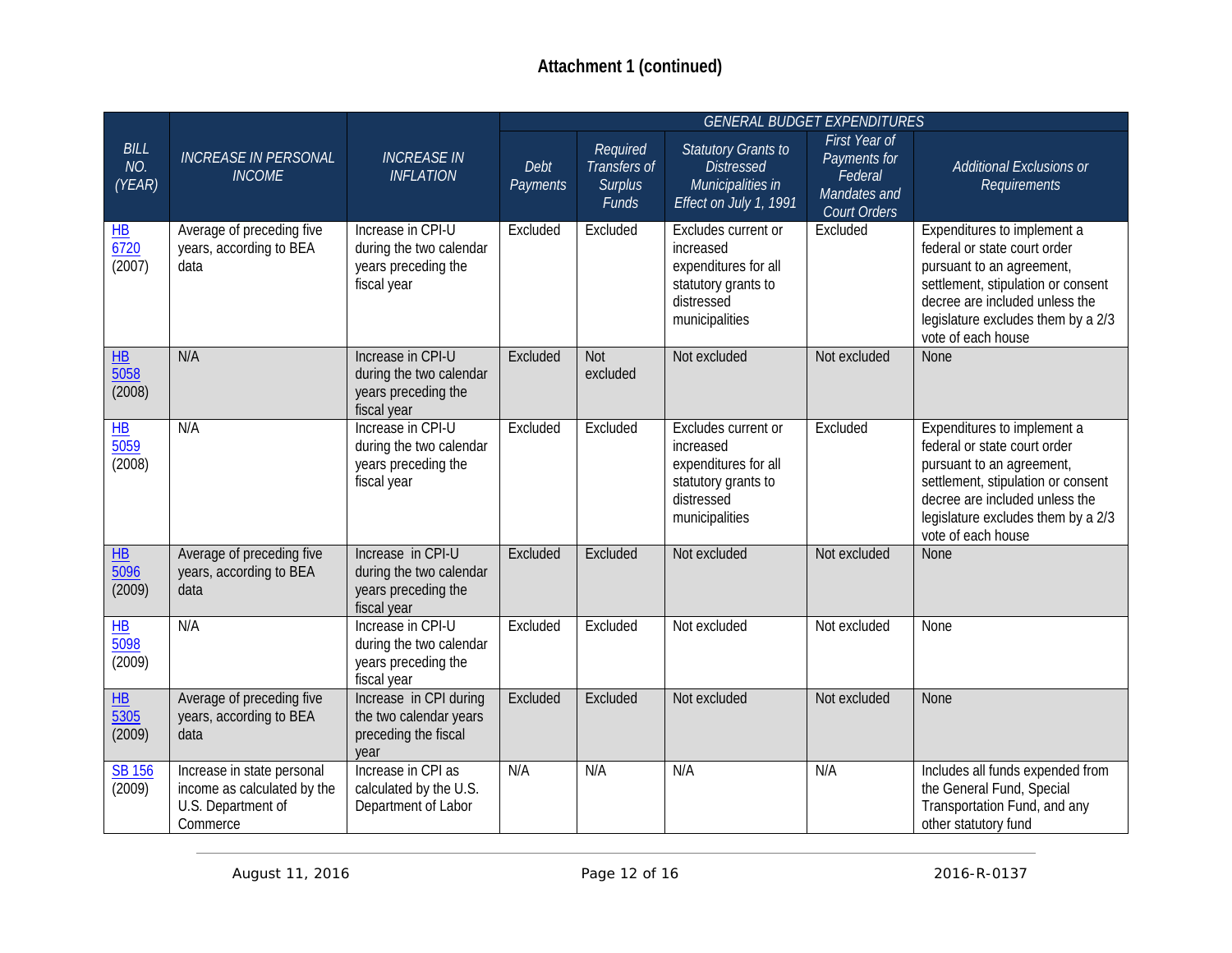|                                                |                                                                                             |                                                                                                |                        |                                                     |                                                                                                | <b>GENERAL BUDGET EXPENDITURES</b>                                              |                                                 |
|------------------------------------------------|---------------------------------------------------------------------------------------------|------------------------------------------------------------------------------------------------|------------------------|-----------------------------------------------------|------------------------------------------------------------------------------------------------|---------------------------------------------------------------------------------|-------------------------------------------------|
| <b>BILL</b><br>NO.<br>(YEAR)                   | <b>INCREASE IN PERSONAL</b><br><b>INCOME</b>                                                | <b>INCREASE IN</b><br><b>INFLATION</b>                                                         | Debt<br>Payments       | Required<br>Transfers of<br><b>Surplus</b><br>Funds | <b>Statutory Grants to</b><br><b>Distressed</b><br>Municipalities in<br>Effect on July 1, 1991 | First Year of<br>Payments for<br>Federal<br>Mandates and<br><b>Court Orders</b> | <b>Additional Exclusions or</b><br>Requirements |
| <b>SB 172</b><br>(2009)                        | N/A                                                                                         | Increase in CPI-U<br>during the two calendar<br>years preceding the<br>fiscal year             | Excluded               | Excluded                                            | Not excluded                                                                                   | Not excluded                                                                    | None                                            |
| $H\!B$<br>$\overline{5073}$<br>(2010)          | N/A                                                                                         | Increase in CPI-U<br>during the two calendar<br>years preceding the<br>fiscal year             | Excluded               | Excluded                                            | Not excluded                                                                                   | Not excluded                                                                    | None                                            |
| SB3<br>(2010)                                  | Increase in state personal<br>income as calculated by the<br>U.S. Department of<br>Commerce | Increase in CPI for the<br>preceding 12 months<br>according to the U.S.<br>Department of Labor | <b>Not</b><br>excluded | Not<br>excluded                                     | Not excluded                                                                                   | Not excluded                                                                    | None                                            |
| $H$ B<br>$\overline{5002}$<br>(2011)           | N/A                                                                                         | Increase in CPI-U<br>during the two calendar<br>years preceding the<br>fiscal year             | Excluded               | Excluded                                            | Not excluded                                                                                   | Not excluded                                                                    | None                                            |
| $\overline{HB}$<br>$\overline{5059}$<br>(2011) | N/A                                                                                         | Increase in CPI-U<br>during the two calendar<br>years preceding the<br>fiscal year             | Excluded               | Excluded                                            | Not excluded                                                                                   | Not excluded                                                                    | None                                            |
| $H\!B$<br>$\frac{1}{5148}$<br>(2011)           | N/A                                                                                         | Increase in CPI-U<br>during the two calendar<br>years preceding the<br>fiscal year             | Excluded               | Excluded                                            | Not excluded                                                                                   | Not excluded                                                                    | None                                            |
| $\frac{1}{10}$<br>$\frac{1}{5149}$<br>(2011)   | N/A                                                                                         | Increase in CPI-U<br>during the two calendar<br>years preceding the<br>fiscal year             | Excluded               | Excluded                                            | Not excluded                                                                                   | Not excluded                                                                    | None                                            |
| $H\!B$<br>5151<br>(2011)                       | N/A                                                                                         | Increase in CPI-U<br>during the two calendar<br>years preceding the<br>fiscal year             | Excluded               | Excluded                                            | Not excluded                                                                                   | Not excluded                                                                    | None                                            |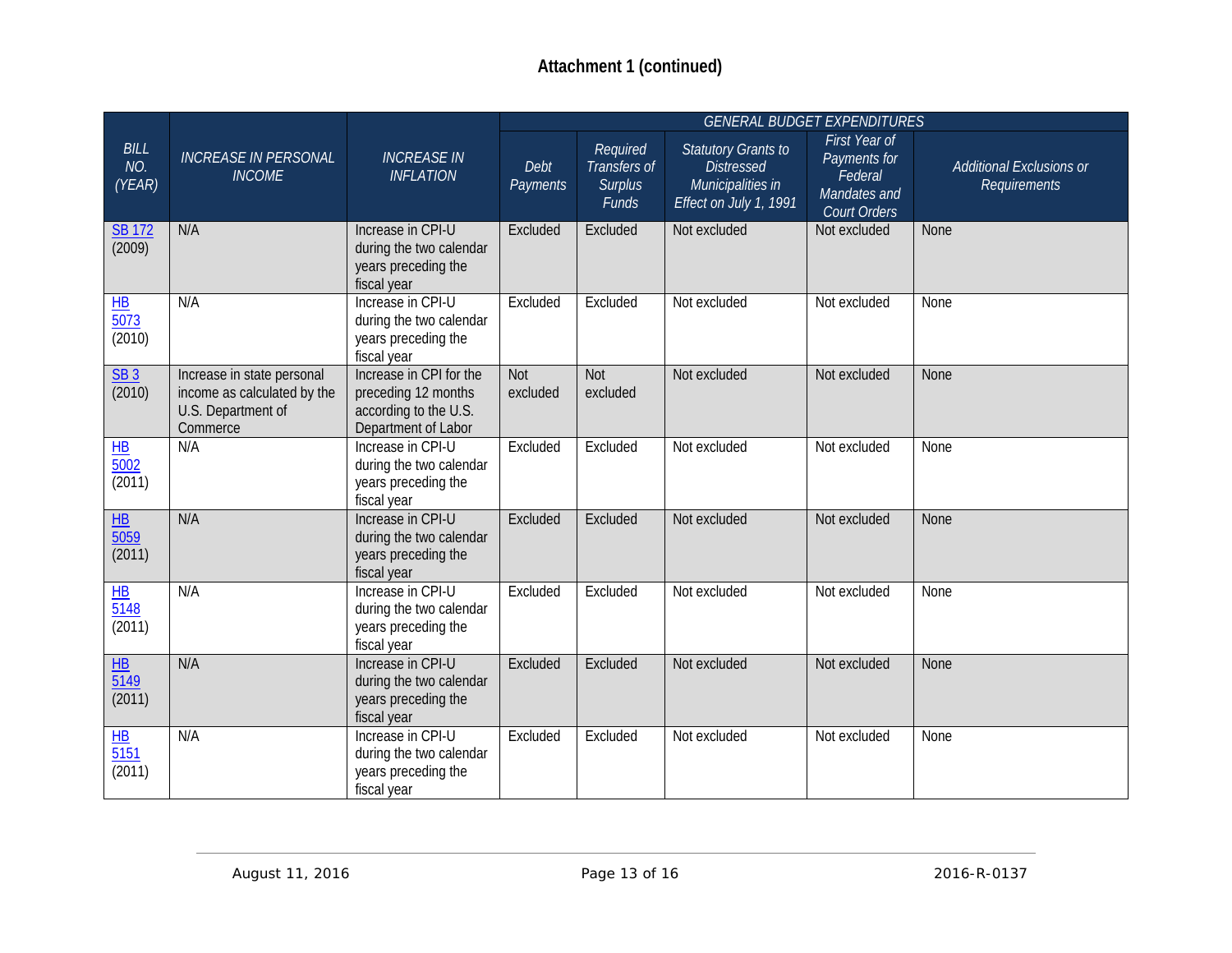|                                                                 |                                                              |                                                                                    | <b>GENERAL BUDGET EXPENDITURES</b> |                                                     |                                                                                                |                                                                          |                                                                                                                                                                       |
|-----------------------------------------------------------------|--------------------------------------------------------------|------------------------------------------------------------------------------------|------------------------------------|-----------------------------------------------------|------------------------------------------------------------------------------------------------|--------------------------------------------------------------------------|-----------------------------------------------------------------------------------------------------------------------------------------------------------------------|
| <b>BILL</b><br>NO.<br>(YEAR)                                    | <b>INCREASE IN PERSONAL</b><br><b>INCOME</b>                 | <b>INCREASE IN</b><br><b>INFLATION</b>                                             | Debt<br>Payments                   | Required<br>Transfers of<br><b>Surplus</b><br>Funds | <b>Statutory Grants to</b><br><b>Distressed</b><br>Municipalities in<br>Effect on July 1, 1991 | First Year of<br>Payments for<br>Federal<br>Mandates and<br>Court Orders | Additional Exclusions or<br><b>Requirements</b>                                                                                                                       |
| H<br>$\frac{1}{5649}$<br>(2011)                                 | N/A                                                          | Increase in CPI-U<br>during the two calendar<br>years preceding the<br>fiscal year | Excluded                           | Excluded                                            | Not excluded                                                                                   | Not excluded                                                             | None                                                                                                                                                                  |
| $\overline{\mathsf{H}\mathsf{B}}$<br>$\frac{1}{5651}$<br>(2011) | N/A                                                          | Increase in CPI-U<br>during the two calendar<br>years preceding the<br>fiscal year | Excluded                           | Excluded                                            | Not excluded                                                                                   | Not excluded                                                             | None                                                                                                                                                                  |
| $H\!B$<br>$\frac{5654}{5656}$<br>(2011)                         | N/A                                                          | Increase in CPI-U<br>during the two calendar<br>years preceding the<br>fiscal year | Excluded                           | Excluded                                            | Not excluded                                                                                   | Not excluded                                                             | None                                                                                                                                                                  |
| $H$ B<br>$\overline{5658}$<br>(2011)                            | N/A                                                          | Increase in CPI-U<br>during the two calendar<br>years preceding the<br>fiscal year | Excluded                           | Excluded                                            | Not excluded                                                                                   | Not excluded                                                             | None                                                                                                                                                                  |
| $\overline{\text{HB}}$<br>$\frac{5810}{ }$<br>(2011)            | Average of preceding five<br>years, according to BEA<br>data | Increase in CPI-U<br>during the two calendar<br>years preceding the<br>fiscal year | Excluded                           | Excluded                                            | Not excluded                                                                                   | Not excluded                                                             | <b>None</b>                                                                                                                                                           |
| $H\!B$<br>5003<br>(2012)                                        | N/A                                                          | Increase in CPI-U<br>during the two calendar<br>years preceding the<br>fiscal year | Excluded                           | Excluded                                            | Not excluded                                                                                   | Not excluded                                                             | None                                                                                                                                                                  |
| <b>SB 161</b><br>(2012)                                         | N/A                                                          | Increase in CPI-U<br>during the two calendar<br>years preceding the<br>fiscal year | Excluded                           | Excluded                                            | Not excluded                                                                                   | Not excluded                                                             | If the spending cap is exceeded,<br>the amount over the cap is<br>excluded from general budget<br>expenditures for purposes of<br>calculating the cap in future years |
| $H\underline{B}$<br>$\frac{1}{5003}$<br>(2013)                  | N/A                                                          | Increase in CPI-U<br>during the two calendar<br>years preceding the<br>fiscal year | Excluded                           | Excluded                                            | Not excluded                                                                                   | Not excluded                                                             | None                                                                                                                                                                  |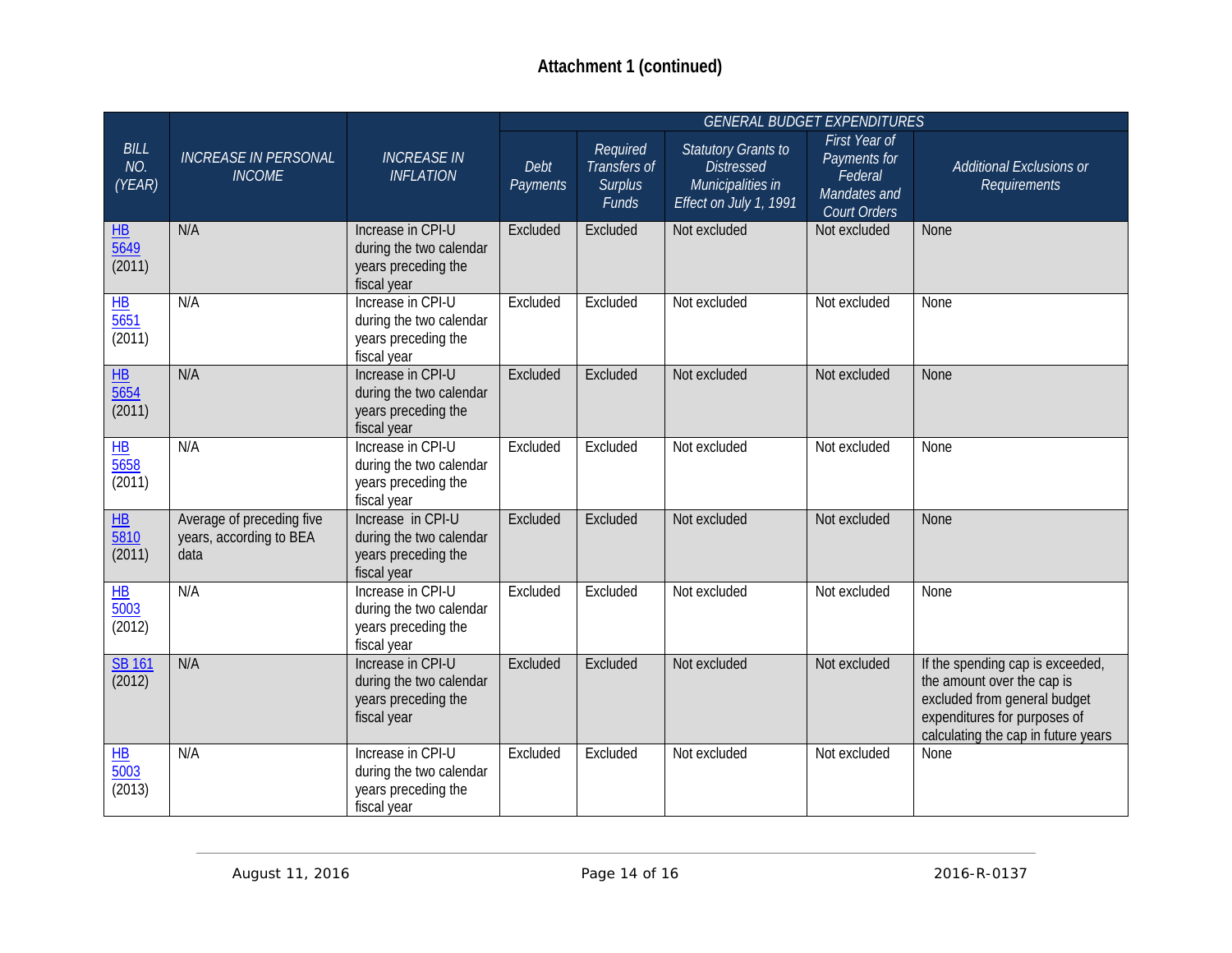|                                          |                                              |                                                                                    |                  |                                                     | <b>GENERAL BUDGET EXPENDITURES</b>                                                             |                                                                          |                                                                                                                                                                       |
|------------------------------------------|----------------------------------------------|------------------------------------------------------------------------------------|------------------|-----------------------------------------------------|------------------------------------------------------------------------------------------------|--------------------------------------------------------------------------|-----------------------------------------------------------------------------------------------------------------------------------------------------------------------|
| <b>BILL</b><br>NO.<br>(YEAR)             | <b>INCREASE IN PERSONAL</b><br><b>INCOME</b> | <b>INCREASE IN</b><br><b>INFLATION</b>                                             | Debt<br>Payments | Required<br>Transfers of<br><b>Surplus</b><br>Funds | <b>Statutory Grants to</b><br><b>Distressed</b><br>Municipalities in<br>Effect on July 1, 1991 | First Year of<br>Payments for<br>Federal<br>Mandates and<br>Court Orders | Additional Exclusions or<br>Requirements                                                                                                                              |
| $H\!B$<br>5008<br>(2013)                 | N/A                                          | Increase in CPI-U<br>during the two calendar<br>years preceding the<br>fiscal year | Excluded         | Excluded                                            | Not excluded                                                                                   | Not excluded                                                             | None                                                                                                                                                                  |
| $H\!B$<br>$\frac{1}{5012}$<br>(2013)     | N/A                                          | Increase in CPI-U<br>during the two calendar<br>years preceding the<br>fiscal year | Excluded         | Excluded                                            | Not excluded                                                                                   | Not excluded                                                             | <b>None</b>                                                                                                                                                           |
| $H$ B<br>$\frac{1}{5136}$<br>(2013)      | N/A                                          | Increase in CPI-U<br>during the two calendar<br>years preceding the<br>fiscal year | Excluded         | Excluded                                            | Not excluded                                                                                   | Not excluded                                                             | None                                                                                                                                                                  |
| $\overline{\text{HB}}$<br>5189<br>(2013) | N/A                                          | Increase in CPI-U<br>during the two calendar<br>years preceding the<br>fiscal year | Excluded         | Excluded                                            | Not excluded                                                                                   | Not excluded                                                             | None                                                                                                                                                                  |
| <b>SB 211</b><br>(2013)                  | N/A                                          | Increase in CPI-U<br>during the two calendar<br>years preceding the<br>fiscal year | Excluded         | Excluded                                            | Not excluded                                                                                   | Not excluded                                                             | None                                                                                                                                                                  |
| <b>SB 310</b><br>(2013)                  | N/A                                          | Increase in CPI-U<br>during the two calendar<br>years preceding the<br>fiscal year | Excluded         | Excluded                                            | Not excluded                                                                                   | Not excluded                                                             | If the spending cap is exceeded,<br>the amount over the cap is<br>excluded from general budget<br>expenditures for purposes of<br>calculating the cap in future years |
| SB 525<br>(2013)                         | N/A                                          | Increase in CPI-U<br>during the two calendar<br>years preceding the<br>fiscal year | Excluded         | Excluded                                            | Not excluded                                                                                   | Not excluded                                                             | None                                                                                                                                                                  |
| <b>SB 147</b><br>(2014)                  | N/A                                          | Increase in CPI-U<br>during the two calendar<br>years preceding the<br>fiscal year | Excluded         | Excluded                                            | Not excluded                                                                                   | Not excluded                                                             | If the spending cap is exceeded,<br>the amount over the cap is<br>excluded from general budget<br>expenditures for purposes of<br>calculating the cap in future years |